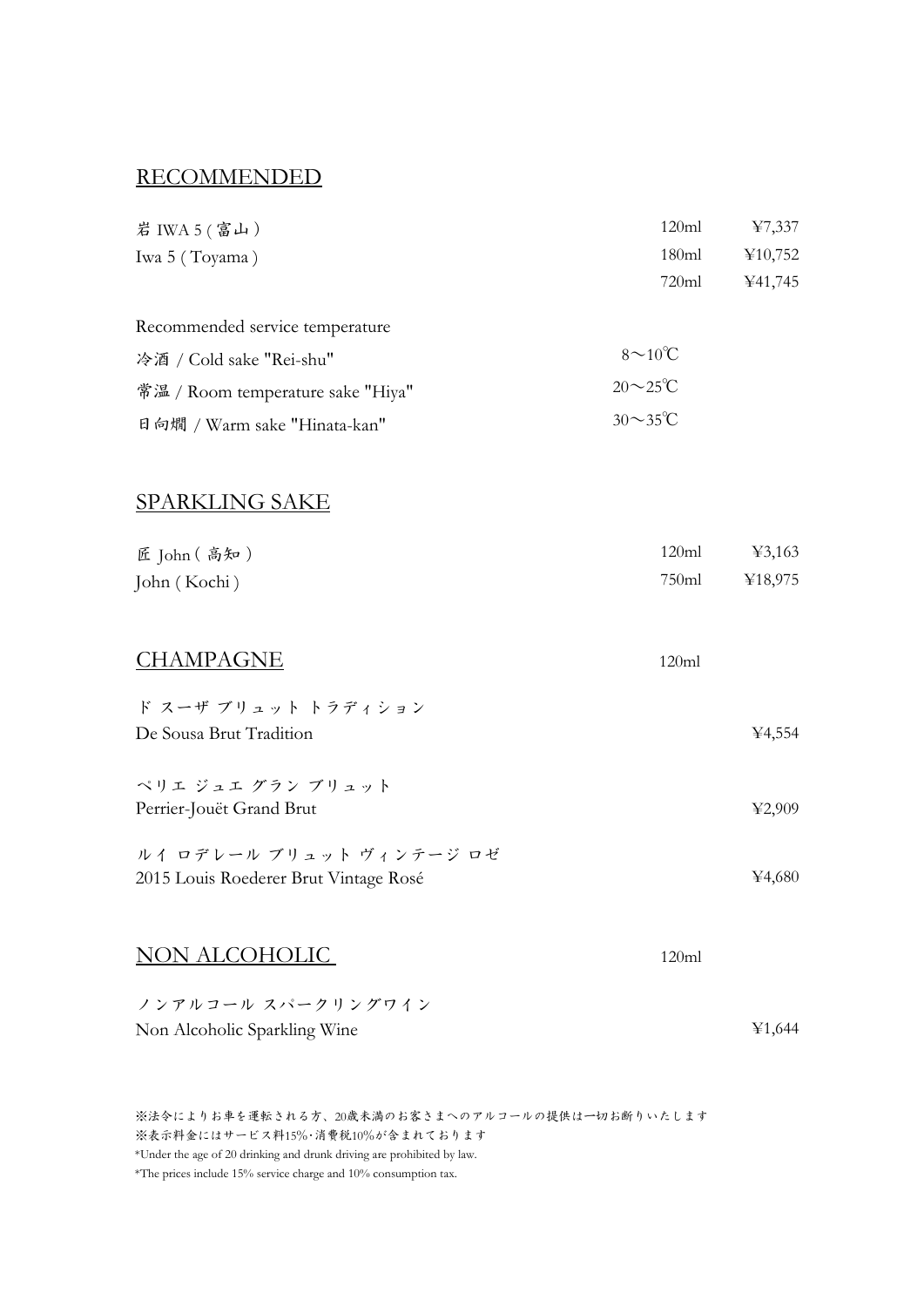## WINE 120ml

#### WHITE WINE

| グレイス 甲州 菱山畑<br>2021 Grace Koshu Hishiyama Vineyard (Japan)                         |                 | 42,403 |
|------------------------------------------------------------------------------------|-----------------|--------|
| グリュナー フェルトリナー<br>2019 Grüner Veltliner / Nikolaihof (Austria)                      |                 | ¥2,656 |
| ニュートン アンフィルタード シャルドネ<br>2017 Newton Unfiltered Chardonnay (America)                |                 | 43,162 |
| ケンゾー エステイト あさつゆ<br>2020 Kenzo Estate Asatsuyu (America)                            |                 | ¥4,933 |
| ムルソー<br>2019 Meursault / D. Fabien Coche (France)                                  |                 | 45,313 |
| <b>ORANGE WINE</b>                                                                 |                 |        |
| カレン アンバー<br>2020 Cullen Amber (Australia)                                          |                 | 42,403 |
| RED WINE                                                                           |                 |        |
| カレラ セントラルコースト ピノノワール<br>2018 Calera Central Coast Pinot Noir (America)             |                 | 42,403 |
| イェランド パップス セカンドテイク グルナッシュ<br>2020 Yelland & Papps Second Take Grenache (Australia) |                 | 43,036 |
| プランタジェネット シラーズ<br>2017 Plantagenet Shiraz (Australia)                              |                 | 43,542 |
| ポマール ヴィエイユ ヴィーニユ<br>2016 Pommard Vieilles Vignes / D. Joseph Voillot (France)      |                 | 44,174 |
| シャトー ルジェ<br>2017 Château Rouget (France)                                           |                 | 45,313 |
| ケンゾー エステイト 紫鈴                                                                      |                 | 47,337 |
| 2018 Kenzo Estate Rindo (America)                                                  | Service Coravin |        |

※法令によりお車を運転される方、20歳未満のお客さまへのアルコールの提供は一切お断りいたします ※表示料金にはサービス料15%・消費税10%が含まれております \*Under the age of 20 drinking and drunk driving are prohibited by law.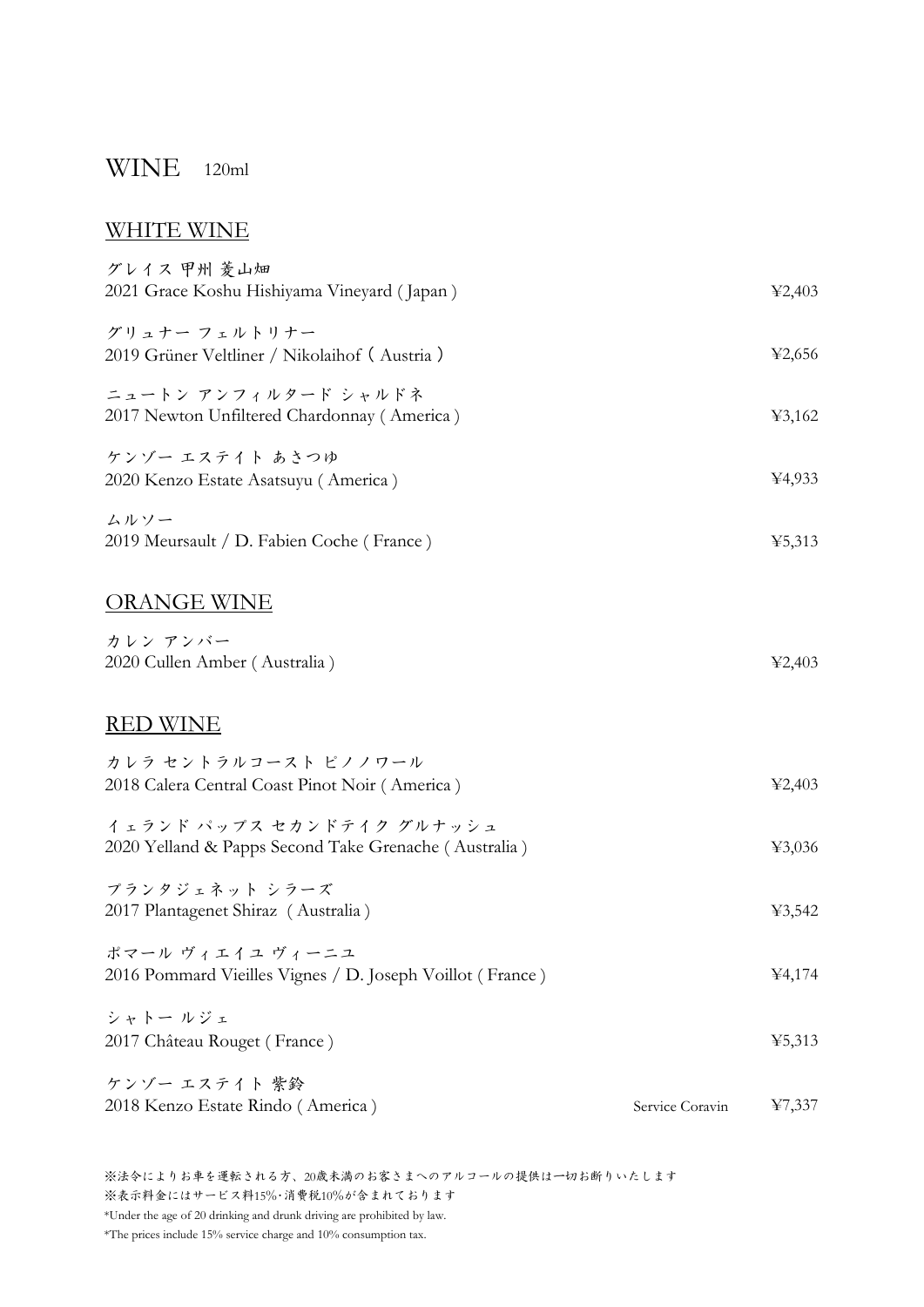### BEER

| キリン一番搾り プレミアム<br>Kirin Ichiban Shibori Premium<br>キリン一番搾り<br>Kirin Ichiban Shibori | DRAFT BEER | 300ml |  |                                     |
|------------------------------------------------------------------------------------|------------|-------|--|-------------------------------------|
|                                                                                    |            |       |  | 41,771                              |
|                                                                                    |            |       |  | $\textcolor{blue}{\mathbf{41.644}}$ |

# BOTTLED BEER 334ml

| キリンラガー               | Kirin Lager                           | ¥1,518 |
|----------------------|---------------------------------------|--------|
| アサヒスーパードライ           | Asahi Super Dry                       | ¥1,518 |
| サッポロ黒ラベル             | Sapporo Black Label                   | ¥1,518 |
| ヱビス                  | Yebisu                                | ¥1,644 |
| サントリー<br>ザ・プレミアム・モルツ | Suntory The Premium Malt's            | ¥1,644 |
| ノンアルコール<br>キリン零ICHI  | Non Alcoholic Beer<br>Kirin Zero ICHI | ¥1,391 |

※ビール風味の炭酸飲料のため、20歳未満のお客さまにはおすすめしておりません \*Not recommended for under the age of 20 as it is a beer-flavored soft drink.

※法令によりお車を運転される方、20歳未満のお客さまへのアルコールの提供は一切お断りいたします ※表示料金にはサービス料15%・消費税10%が含まれております \*Under the age of 20 drinking and drunk driving are prohibited by law.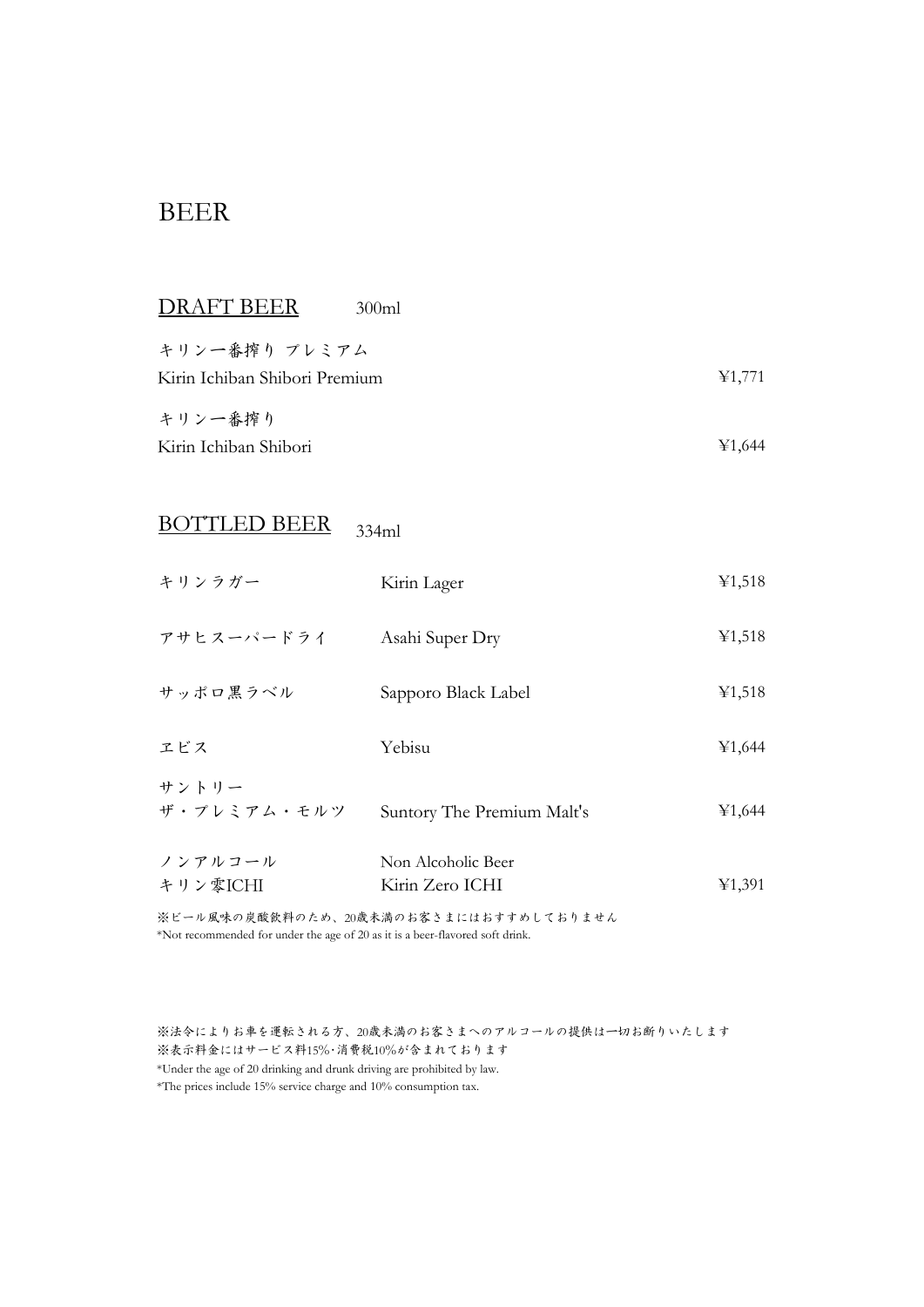# JAPANESE SHOCHU

## 蔵元

Brewery

## 麦焼酎 BARLEY

| 是空<br>Zekoo | 喜多屋<br>Kitaya | 福岡<br>Fukuoka | 60ml | 41,897 |
|-------------|---------------|---------------|------|--------|
| 吉四六         | 二階堂酒造         | 大分            | 60ml | 41,391 |
| Kicchomu    | Nikaido shuzo | Ohita         |      |        |

## 芋焼酎 SWEET POTATO

| 森伊蔵<br>Moriizo         | 森伊蔵酒造<br>Moriizo Shuzo      | 鹿児島<br>Kagoshima | 60ml          | 4,554             |
|------------------------|-----------------------------|------------------|---------------|-------------------|
| 晴耕雨読<br>Seikoudoku     | 佐多宗二商店<br>Satasouji Shouten | 鹿児島<br>Kagoshima | 60ml          | ¥1,391            |
| 魔王<br>Maoh             | 白玉釀造<br>Shiratama Jozo      | 鹿児島<br>Kagoshima | 60ml<br>720ml | 43,162<br>430,360 |
| ずみ (ヤム芋)<br>Zumi (Yam) | まさひろ酒造<br>Masahiro Shuzo    | 沖縄<br>Okinawa    | 60ml          | ¥1,518            |

#### 米焼酎 RICE

| 獭祭<br>Dassai           | 旭酒造<br>Asahi Shuzo    | 山口<br>Yamaguchi | 60ml | 43,036 |
|------------------------|-----------------------|-----------------|------|--------|
| 吟香 鳥飼<br>Ginka Torikai | 鳥飼酒造<br>Torikai Shuzo | 能本<br>Kumamoto  | 60ml | ¥1,771 |

# LIQUEUR

| Yuzu Sake (ゆず酒) | Yuzu Liqueur | ¥1,518 |
|-----------------|--------------|--------|
| エクセレント (梅酒)     | Plum Wine    | 41,391 |

※法令によりお車を運転される方、20歳未満のお客さまへのアルコールの提供は一切お断りいたします ※表示料金にはサービス料15%・消費税10%が含まれております \*Under the age of 20 drinking and drunk driving are prohibited by law.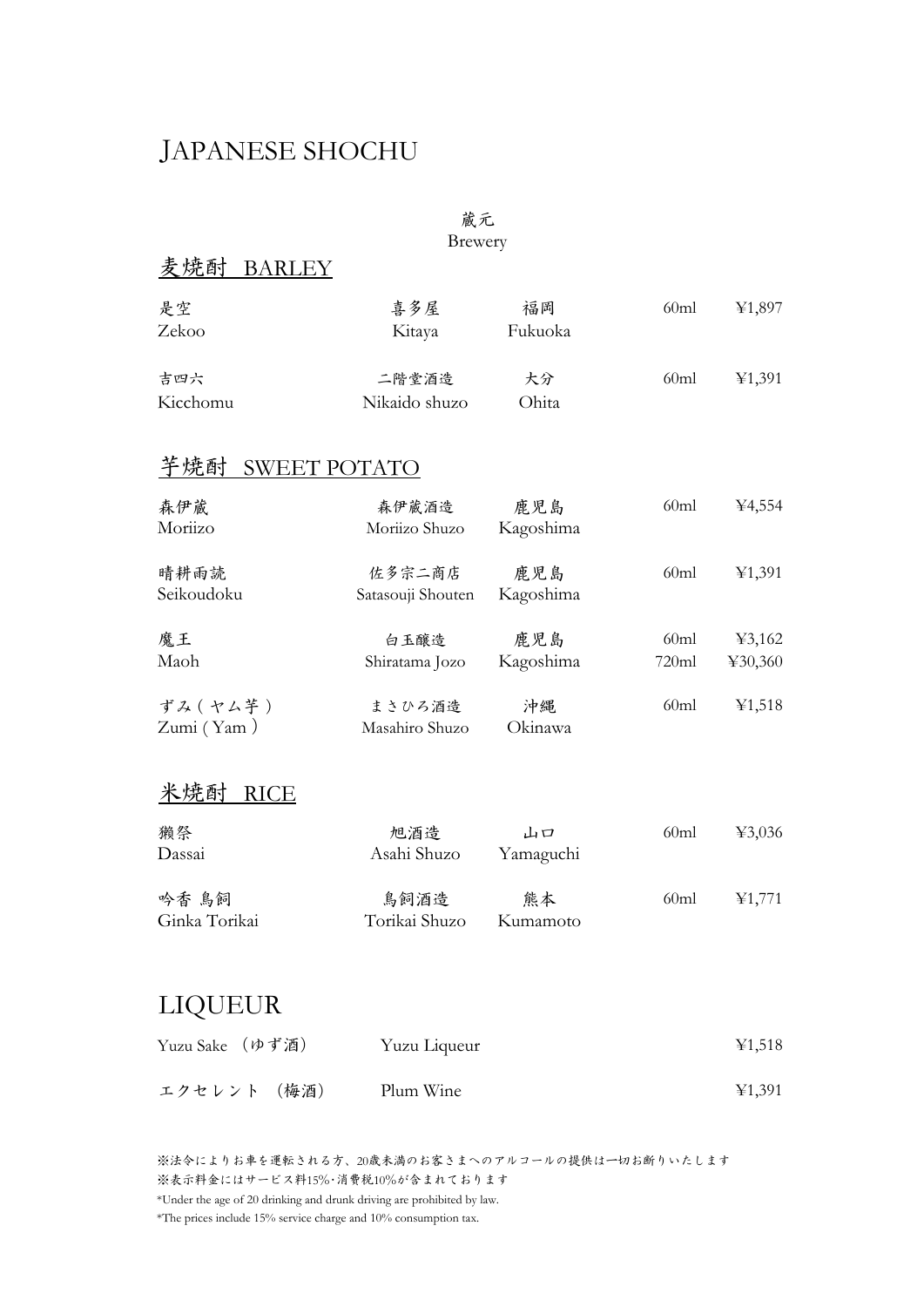### WHISKY

| サントリー響 21年             | Suntory Hibiki 21y                              | ¥8,222 |
|------------------------|-------------------------------------------------|--------|
| サントリー響<br>ブレンダーズチョイス   | Suntory Hibiki Blender's Choice                 | 43,542 |
| サントリー響<br>ジャパニーズ ハーモニー | Suntory Hibiki Japanese Harmony                 | 42,530 |
| サントリー山崎 18年            | Suntory Yamazaki 18y                            | ¥8,222 |
| サントリー山崎 12年            | Suntory Yamazaki 12y                            | ¥3,542 |
| サントリー知多                | Suntory The Chita                               | 42,530 |
| ニッカ竹鶴 21年              | Nikka Taketsuru 21y                             | ¥4,933 |
| ニッカ竹鶴 17年              | Nikka Taketsuru 17y                             | 42,656 |
| ニッカ竹鶴 ピュアモルト           | Nikka Taketsuru Pure Malt                       | 42,277 |
| イチローズ モルト              | ダブル ディスティラリーズ Ichiro's Malt Double Distilleries | 42,783 |
| ザ マッカラン 18年            | The Maccallan 18y                               | 46,704 |
| ザ マッカラン 12年            | The Maccallan 12y                               | 43,036 |
| ジャックダニエル               | Jack Daniel's                                   | 42,024 |

※法令によりお車を運転される方、20歳未満のお客さまへのアルコールの提供は一切お断りいたします ※表示料金にはサービス料15%・消費税10%が含まれております \*Under the age of 20 drinking and drunk driving are prohibited by law.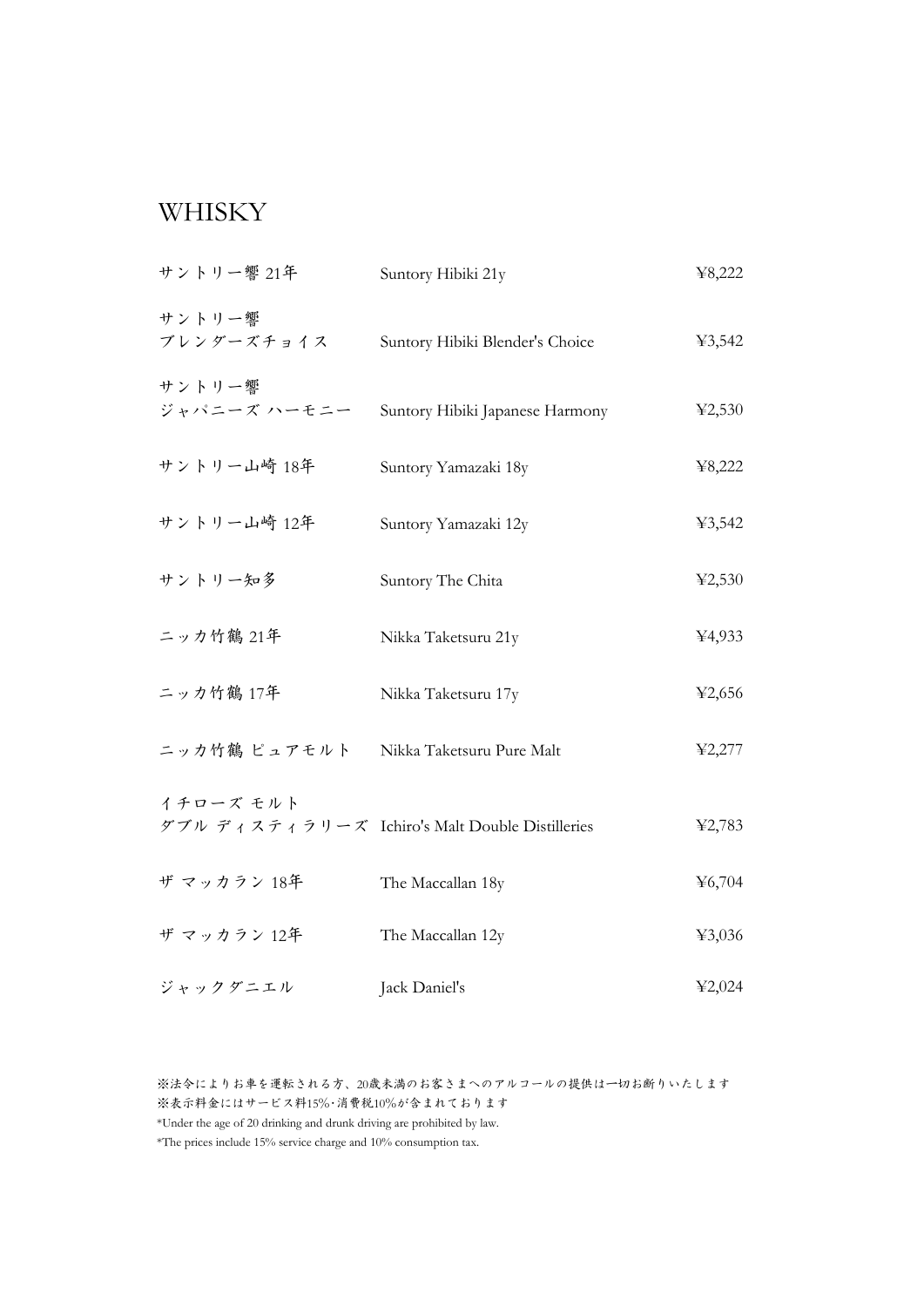# SOFT DRINKS

| アイス黒ウーロン茶 | Iced oolong tea  | 41,391 |
|-----------|------------------|--------|
| コカコーラ     | Coca-Cola        | ¥1,518 |
| コカコーラ ゼロ  | Coca-Cola Zero   | ¥1,518 |
| ジンジャーエール  | Ginger ale       | 41,518 |
| 三ツ矢サイダー   | Soda pop Mitsuya | ¥1,518 |
| アップルタイザー  | Appletiser       | ¥1,518 |
| トニックウォーター | Tonic water      | ¥1,518 |
| オレンジジュース  | Orange juice     | 41,391 |
| アップルジュース  | Apple juice      | 41,391 |

# NON ALCOHOLIC LIQUEUR

| 梅酒 | Non alcoholic plum wine | ¥1,391 |
|----|-------------------------|--------|
|    |                         |        |

# **COFFEE**

| コーヒー    | Coffee / Mi cafeto      | ¥1,897 |
|---------|-------------------------|--------|
| アイスコーヒー | Iced coffee / Mi cafeto | ¥1,518 |

### **TEA**

| 紅茶 | Black tea | ¥1,391 |
|----|-----------|--------|
|    |           |        |

※表示料金にはサービス料15%・消費税10%が含まれております \*The prices include 15% service charge and 10% consumption tax.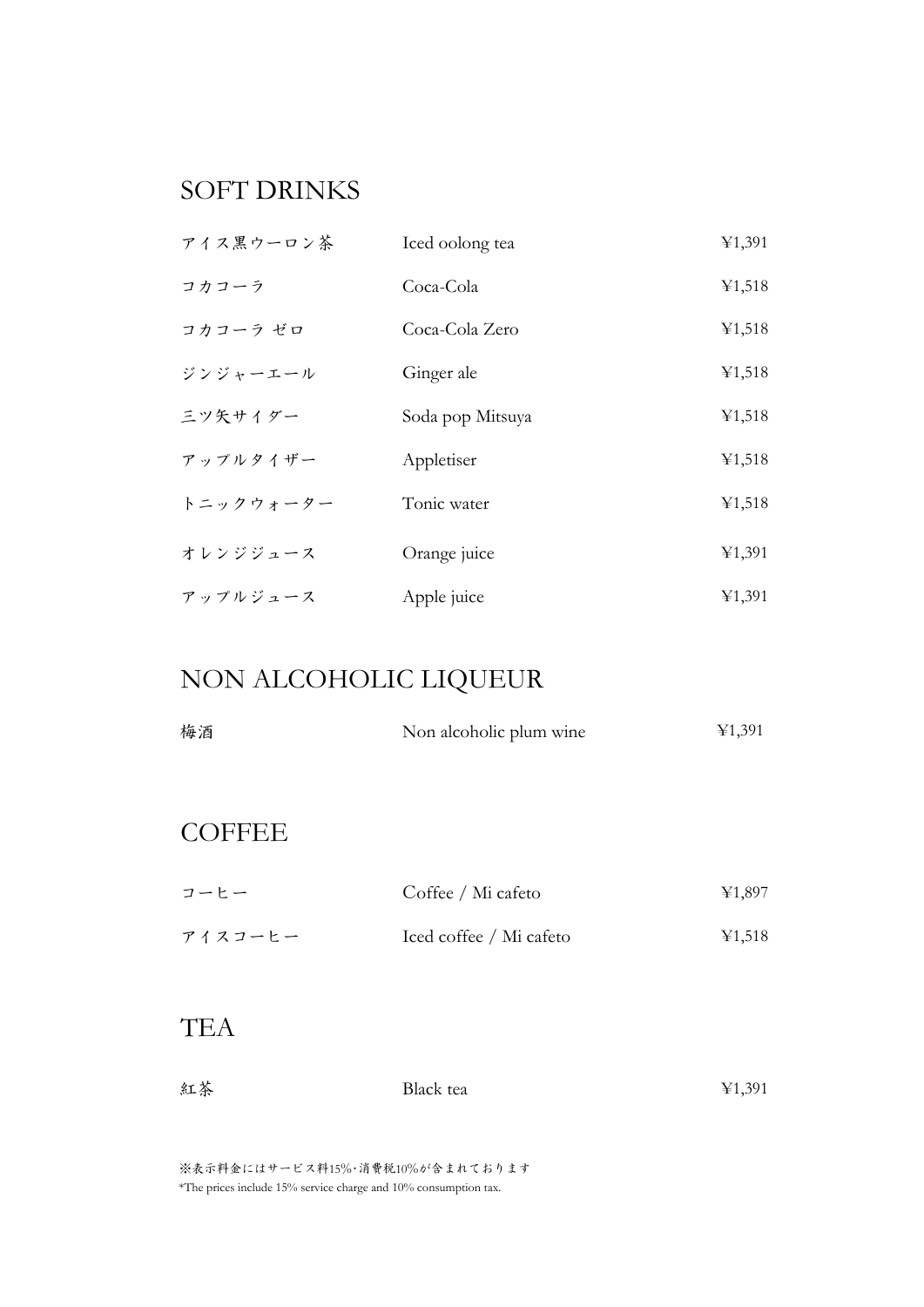## MINERAL WATER

### STILL WATER

|                                   | 硬度<br>原産国                       |       |                                                   |
|-----------------------------------|---------------------------------|-------|---------------------------------------------------|
| 奥会津金山 天然水<br>Oku-Aizu Kaneyama    | $66 \text{ mg}/1$<br>日本 / Japan | 500ml | ¥1,518                                            |
| 富士ミネラルウォーター<br>Fuji mineral water | $28 \text{ mg}/1$               | 360ml | $\textcolor{blue}{\boldsymbol{\mathcal{E}}1.012}$ |

#### SPARKLING WATER

| 奥会津金山 天然炭酸の水                      | 硬度<br>原產国<br>$45 \text{ mg}/1$              |        |        |
|-----------------------------------|---------------------------------------------|--------|--------|
| Oku-Aizu Kaneyama                 | 日本 / Japan                                  | 330ml  | 41,391 |
| 奥会津金山 天然炭酸の水<br>Oku-Aizu Kaneyama | $45 \text{ mg}/1$<br>日本 / Japan             | 720ml  | 42,024 |
| ペリエ<br>Perrier                    | $400 \,\mathrm{mg}/l$<br>フランス / France      | 330ml  | 41,012 |
| サンペレグリノ<br>S.Pellegrino           | $667 \text{ mg}/1$<br>イタリア / Italy          | 500ml  | 41,391 |
| アンティポディーズ<br>Antipodes            | $16 \text{ mg/l}$<br>ニュージーランド / New Zealand | 1000ml | 42,024 |

※表示料金にはサービス料15%・消費税10%が含まれております \*The prices include 15% service charge and 10% consumption tax.